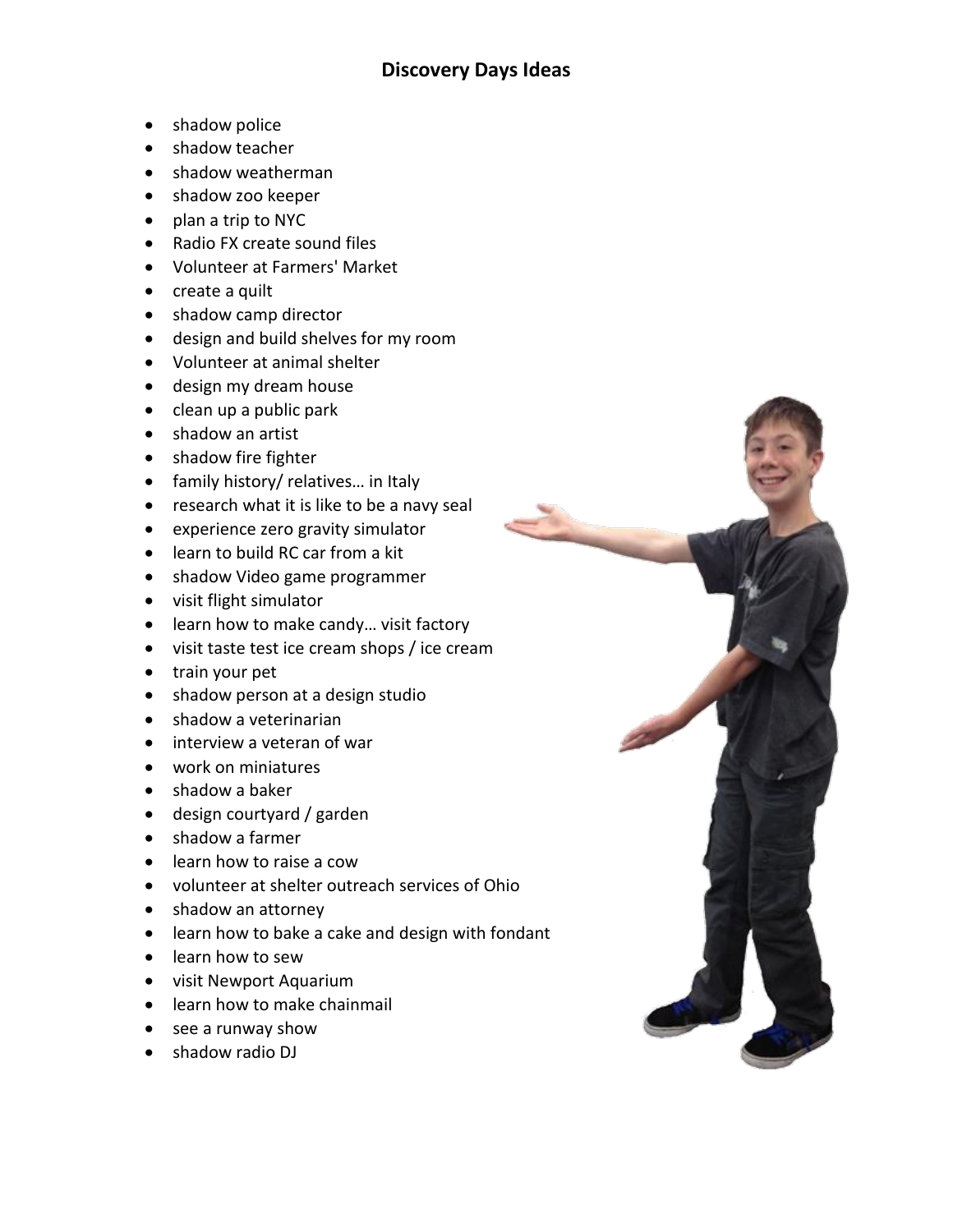- see how Pizza shop works
- learn how lasers work
- interview a archeologist
- visit the courthouse
- learn how a walkie talkie works
- **•** learn how headphones work
- learn how to design a website
- learn how to make chocolate
- learn how to make something out of wood
- research the Holocaust
- make a collage for Phoenix art
- create a picture book
- compose a song
- learn how to make a YouTube video
- write a short story
- write an article for the newspaper
- research sleep deprivation
- learn how to save energy in my house
- working on my inward and back 1 1/2
- try new foods and report
- learn how to make an entire meal
- build a dog house
- design a robot
- learn about a particular war or battle
- learn how to play cords on electric guitar
- make spirit wear designs for Phoenix
- continue learning how creative suite graphics work
- learn to play harmonica
- build a speaker system
- learn to blow glass
- learn about hot air balloons
- help recycling
- design and make an outfit
- redesign bedroom
- learn to make handbags from recycled materials
- shadow small business owner
- design shoes
- learn the physics of skating
- visit the rock & roll museum with my parent
- visit the Renaissance Festival with my family
- visit a locksmith
- visit our state parks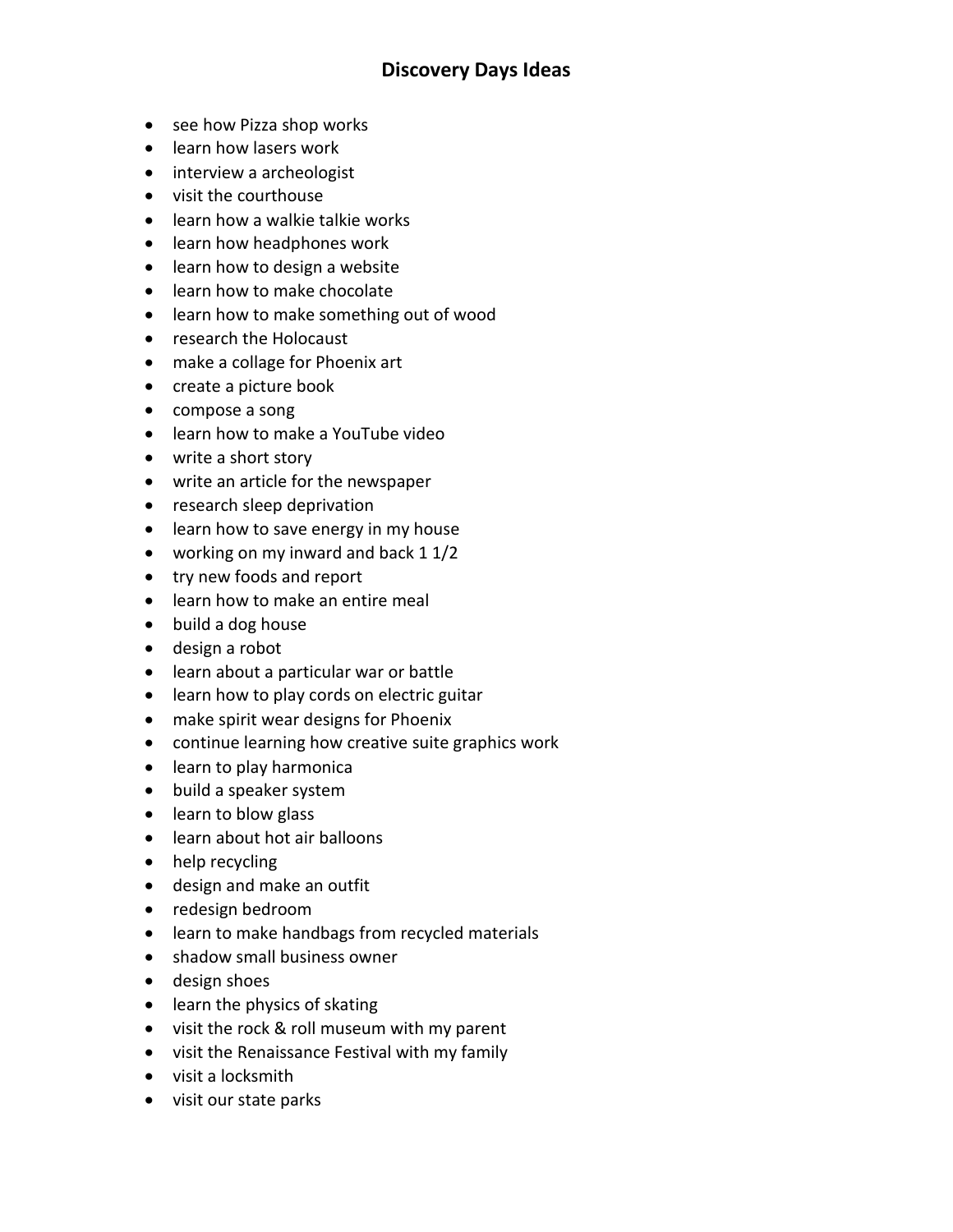- learn more about certain weapons
- research a different religion than my own
- research history of NASA
- do improvement project at home with my parent
- practice my LAX skills
- learn about the Greeks
- Figure out a "myth" (ie Mythbusters)
- create an animation
- make a model engine
- shadow my older bro/sis to find out what is college like
- fish an Ohio lake
- learn how a printer works and how to repair one
- take a photography class
- design and pitch a school lunch
- make potholders and sell them to help raise money
- learn hpw to make different knots
- learn what "day in the life " of another country is like
- learn about caffeine and "energy drinks" how it affects kids
- plan a take a 20 mile bike trip
- shadow my grandparent
- volunteer at a nursing home
- learn about cancer
- design and make jewelry
- learn how to create calligraphy
- learn to make candles
- learn more about Medieval times
- plan a trip overseas
- volunteer & help on cancer kids floor of hospital
- learn to crochet a hat
- learn to knit something
- choreograph a dance
- begin to learn a global language
- learn more about a species (ex. Owls)
- research how foods affect an athletes'' body
- visit the art museum
- research what it takes to get certified as a scuba diver
- learn how to make pottery
- visit COSI
- visit the downtown library
- make a stop action video